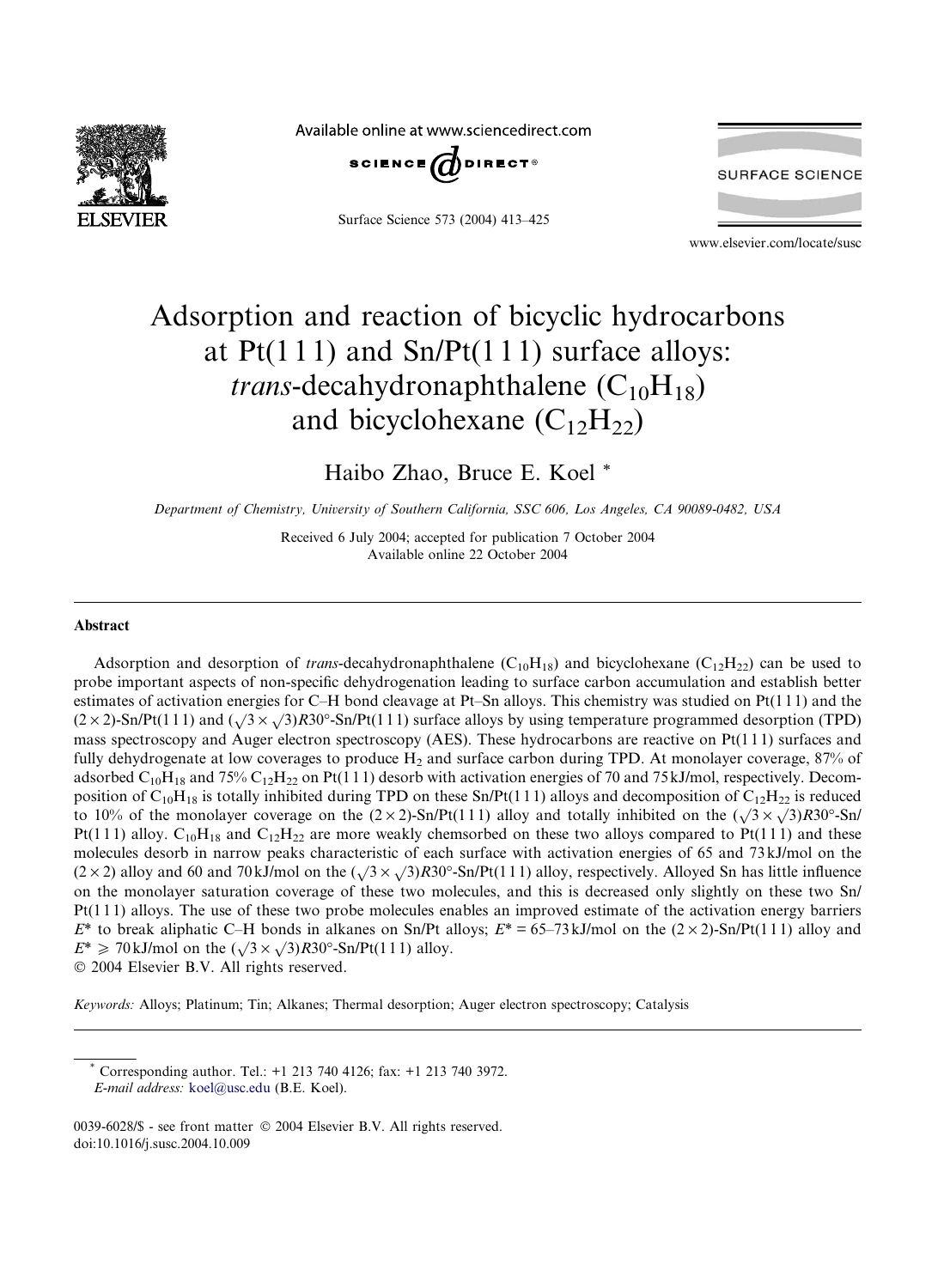# 1. Introduction

Bimetallic Pt–Sn catalysts are commercially important for suppressing the hydrogenolysis that can occur on pure-Pt catalysts [\[1,2\].](#page-11-0) Practical economic issues and superior performance at low pressures makes alumina-supported Pt–Sn catalysts an important commercial system in naphtha reforming [\[3\]](#page-11-0). In addition, Pt–Sn catalysts are promising systems for efficient reforming that is needed for hydrocarbon fuel cells and are known to catalyze a variety of selective dehydrogenation and hydrogenation reactions. For example, Cortright and Dumesic have reported a highly active and selective Pt/Sn/K–L zeolite catalyst for isobutene dehydrogenation in which Pt–Sn alloy particles are formed [\[4–6\]](#page-11-0). Recent developments by Schmidt and coworkers [\[7–9\]](#page-11-0) have shown that thick metal films used in millisecond-partial oxidation reactions may be useful in natural gas oxidation to produce  $CO$  and  $H<sub>2</sub>$  and direct oxidation of ethane to ethylene. For example, thick Pt–Sn alloy films on alumina monoliths have shown high selectivities (85%) and activities (70% conversion) for direct oxidation of ethane to ethylene. The surface remains almost clean after these reactions.

Addition of tin in reforming catalysts plays an important role in selectivity and catalyst lifetimes [\[10\].](#page-11-0) Sn is considered to reduce C–H and C–C bond breaking activity of Pt catalysts in hydrocarbon reforming reactions, and this influence presumably extends to these newer applications as well. Specifically, Pt–Sn alloy phases are relevant to the action of many of these catalysts and alloyed Sn has been shown to strongly decrease the reactivity of many hydrocarbons and organic molecules on  $Pt(111)$  surfaces in surface science studies under UHV conditions [\[11–20\].](#page-11-0)

A quantitative elucidation of hydrocarbon thermochemistry on these Pt–Sn alloys remains an elusive goal to better understand catalytic reaction mechanisms on these catalysts. Such diagrams exist for  $Pt(111)$  [\[21,22\]](#page-11-0). However, on Pt–Sn alloys, the value for the activation energy barrier to C–H bond cleavage in alkanes, alkenes, and other hydrocarbons remains a key fundamental question. This problem arises in part because alkanes (saturated hydrocarbons) interact weakly when molecularly adsorbed on low-Miller index Pt surfaces, and even more weakly on Pt–Sn alloys. Thus, small saturated hydrocarbons have low desorption activation energies and desorb at low temperatures, which leads to reversible adsorption of these molecules under UHV conditions, i.e., no decomposition occurs. For example, butane and isobutane adsorb reversibly on two  $Sn/Pt(111)$  alloy surfaces with desorption energies below 40 kJ/mol [\[11\].](#page-11-0)  $C_5-C_8$  cycloalkanes are all reversibly adsorbed on two Sn/Pt(1 1 1) alloy surfaces (a trace amount of dehydrogenation was observed on the  $(2 \times 2)$ Sn/Pt(111) surface, possibly due to defects) [\[12,13\].](#page-11-0) Currently, these desorption activation energies (40–58 kJ/mol) can be used to place a lower limit on the activation energy barrier  $E^*$  to break primary C–H bonds in alkanes and cycloalkanes on Sn/Pt alloys. However, these numbers are likely to be much too small. In order to determine the value of  $E^*$ , or at least place a more realistic bound on it, we need to use larger, more strongly adsorbed hydrocarbon molecules that will remain adsorbed at the alloy surface until temperatures are reached where decomposition occurs.

*trans*-Decahydronaphthalene  $(C_{10}H_{18})$  and bicyclohexane  $(C_{12}H_{22})$  are shown in Scheme 1. Both molecules are comprised of two rings and should interact significantly stronger with the surface than those molecules mentioned above. This gives us a better chance to observe C–H bond dissociation due to the increased desorption activation energy.  $C_{10}H_{18}$  and  $C_{12}H_{22}$  are of interest in their own right, because they are components of a series of diesel and jet fuel blends made from catalytic reforming processes [\[23\].](#page-11-0) However, there have been no previous surface science studies reported for  $C_{10}H_{18}$  and  $C_{12}H_{22}$  adsorption on metal surfaces. Surface science studies of adsorption and

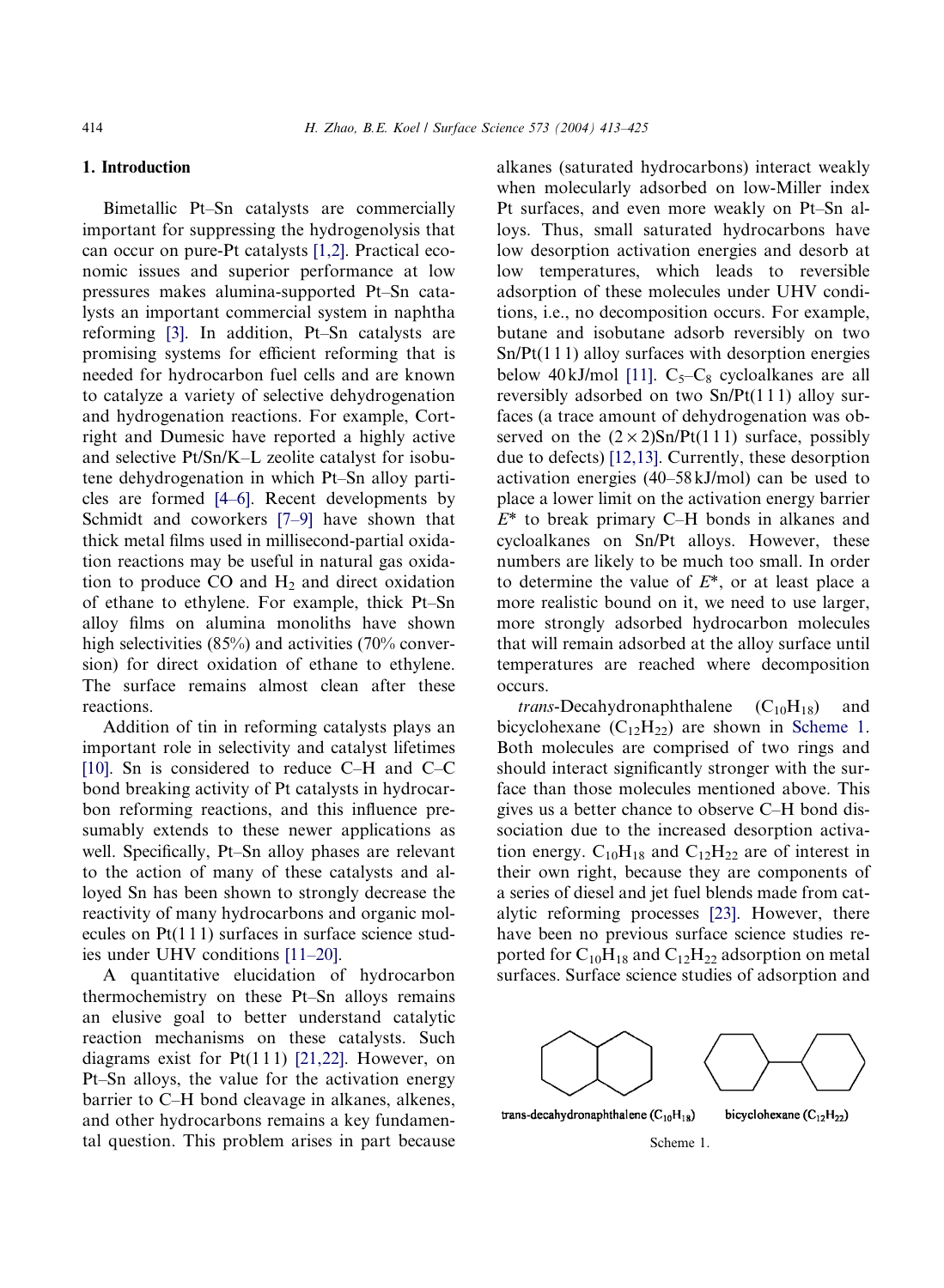desorption of these molecules on Pt and Pt–Sn alloys provides basic information that is helpful in understanding catalytic reforming processes.

In the present study, we investigated the interaction of  $C_{10}H_{18}$  and  $C_{12}H_{22}$  with Pt(111) and two  $Sn/Pt(111)$  alloys under UHV conditions by temperature-programmed desorption (TPD) and Auger electron spectroscopy (AES). We used two, well-defined, ordered, Pt–Sn surface alloys denoted as the  $(2 \times 2)$ Sn/Pt(111) and  $(\sqrt{3} \times$  $\sqrt{3}R30^\circ$ -Sn/Pt(111) alloys prepared by evaporating Sn onto a  $Pt(111)$  surface and annealing the sample to 1000K, as first reported by Paffett and Windham [\[24\]](#page-11-0). Subsequently, these surfaces have been extensively characterized by LEISS [\[25\]](#page-11-0), LEED I–V [\[26\]](#page-11-0), XRD [\[27\],](#page-11-0) and STM [\[28,29\]](#page-11-0). These  $Sn/Pt(111)$  surface alloys offer outstanding new opportunities for fundamental surface science and catalytic study at the molecular level.

### 2. Experimental methods

Experiments were performed in a three-level UHV chamber as described earlier [\[30\]](#page-11-0). The Pt(111) crystal (Atomergic; 10-mm dia., 1.5-mm thick) was prepared by using  $1$ -keV  $Ar^+$ -ion sputtering and oxygen exposures  $(5 \times 10^{-7}$ -Torr O<sub>2</sub>, at 900K for 2min) to give a clean spectrum using Auger electron spectroscopy (AES) and a sharp  $(1 \times 1)$  pattern in low energy electron diffraction (LEED).

The  $(2 \times 2)$ -Sn/Pt(111) and  $(\sqrt{3} \times \sqrt{3})R30^{\circ}$ -Sn/ Pt(1 1 1) surface alloys, as shown in Scheme 2, were prepared by evaporating two monolayers of Sn onto the  $Pt(111)$  crystal surface and subsequently annealing the sample for  $20s$  to  $1000$  and  $830K$ , respectively. Sn is incorporated substitutionally into primarily only the surface layer to form an ordered alloy or intermetallic compound with  $\theta_{\text{Sn}} = 0.25$  on the  $(2 \times 2)$ -Sn/Pt(111) alloy, with a composition corresponding to the (1 1 1) face of a bulk Pt<sub>3</sub>Sn crystal, and  $\theta_{\text{Sn}} = 0.33$  on the but r<sub>331</sub> crystal, and  $v_{\text{Sn}} = 0.33$  on the  $(\sqrt{3} \times \sqrt{3})R30^\circ$ -Sn/Pt(111) alloy, with a composition corresponding to a  $Pt<sub>2</sub>$  Sn surface. These surface alloys are relatively ''flat'', but Sn atoms protrude 0.02nm above the surface-Pt plane at both surfaces [\[25\].](#page-11-0) In the  $(2 \times 2)$  structure, pure-



Scheme 2.

Pt three-fold reactive sites are present, but no adjacent pure-Pt three-fold sites exist. All pure-Pt three-fold sites are eliminated in the  $(\sqrt{3} \times$  $\sqrt{3}R30^\circ$  structure, and only two-fold pure-Pt sites are present. For brevity throughout this paper, we will refer to the  $p(2 \times 2)$ -Sn/Pt(111) and  $(\sqrt{3} \times$  $\sqrt{3}R30^\circ$ -Sn/Pt(111) surface alloys as the (2 × 2) and  $\sqrt{3}$  alloys, respectively.

trans-Decahydronaphthalene  $(C_{10}H_{18}$ , Aldrich Chem. Co., 99%) and bicyclohexane  $(C_{12}H_{22}$ , Aldrich Chem. Co., 99%) were placed in a glass reservoir attached to a stainless-steel dosing line and used as supplied after degassing by multiple freeze-pump-thaw cycles. The gases were exposed on the Pt crystal by a microcapillary array doser connected to the gas line through a variable leak valve. All of the exposures reported here are given simply in terms of the background pressure in the UHV chamber as measured by an ion gauge. No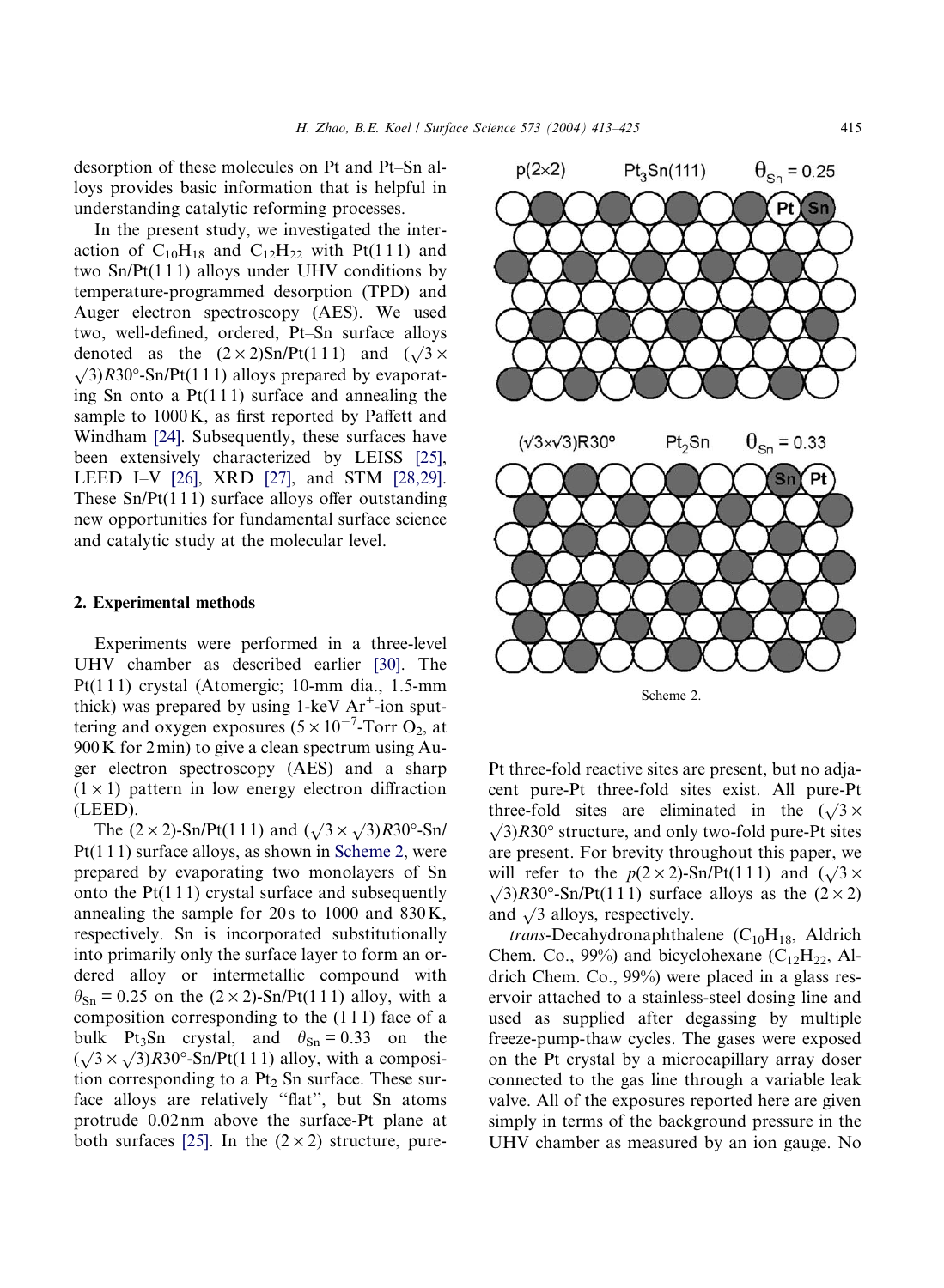attempt was made to correct for the flux enhancement of the doser or ion gage sensitivity. The mass spectrometer in the chamber was used to check the purity of the gases during dosing.

For all TPD experiments, the heating rate was 3.6K/s and all exposures were given with the surface temperature at 110K or below. AES measurements were made with a double-pass cylindrical mirror analyzer (CMA) using a modulation voltage of 4eV. The electron gun was operated at 3keV beam energy and  $1.5$ - $\mu$ A beam current.

# 3. Results

# 3.1. trans-Decahydronaphthalene  $(C_{10}H_{18})$

Possible decomposition products produced during TPD following adsorption of trans-decahydronaphthalene  $(C_{10}H_{18})$  were examined by monitoring 24 signals, including those at 138, 136, 134, 132, 130, 128, 78, 80, 82, 67, and 2 amu. Based on analysis of the shape and peak temperature of all of these signals during TPD, only the desorption of  $H_2$  and the parent molecule,  $C_{10}H_{18}$ , were detected from all three surfaces studied. A series of TPD spectra for  $C_{10}H_{18}$  desorption after  $C_{10}H_{18}$ adsorption on  $Pt(111)$  at 110K is shown in Fig. 1. The signal at 67 amu is due to the primary cracking peak from  $C_{10}H_{18}$  and was used to monitor  $C_{10}H_{18}$  desorption. A clear separation occurs between a high-temperature peak at 275K due to a chemisorbed state and a low-temperature peak at 199K arising from desorption from a physisorbed layer. Increasing the coverage further causes a new peak at 189K to appear. The peak at 199K eventually saturates in intensity with increasing exposure, but the peak at 189K does not. We assign the peaks at 199 and 189K as due to desorption of second-layer and multilayer species, respectively.

 $H<sub>2</sub>$  evolution, as shown in [Fig. 2](#page-4-0), monitors complete  $C_{10}H_{18}$  decomposition on Pt(111). The amount of  $H_2$  desorption saturates after 0.3-L  $C_{10}H_{18}$  exposure, prior to reaching monolayer coverage. Five  $H_2$  desorption peaks can be identified at 288, 318, 466, 516, and 602K, which indi-



Fig. 1.  $C_{10}H_{18}$  TPD spectra after trans-decahydronaphthalene  $(C_{10}H_{18})$  exposures on Pt(111) at 110K.

cates that several elementary steps are needed to complete the decomposition process. The total amount of  $H_2$  evolved in TPD after large exposures of  $C_{10}H_{18}$  is 0.20 ML  $H_2$ , correspond to the complete decomposition of 0.0224-ML  $C_{10}H_{18}$ . The amount of  $H_2$  was determined by comparison of this  $H_2$  TPD peak area to a reference  $H_2$  TPD spectrum obtained after ethylene  $(C<sub>2</sub>H<sub>4</sub>)$  exposures on Pt(111) at  $300K$  to produce 0.25-ML ethylidyne  $(CCH_3)$  [\[31\],](#page-11-0) in which complete decomposition produces 0.375-ML H<sub>2</sub>, i.e.  $\theta_H = 0.75$  ML. This value was also checked by comparison to a reference  $H_2$  TPD spectrum obtained after a 300-L H<sub>2</sub> exposure on Pt(111) at 110K, in which  $\theta_H$ was reported to be 0.8ML [\[32\].](#page-11-0) The amount of H2 obtained by using the second method was 10% higher than that obtained by using the first method.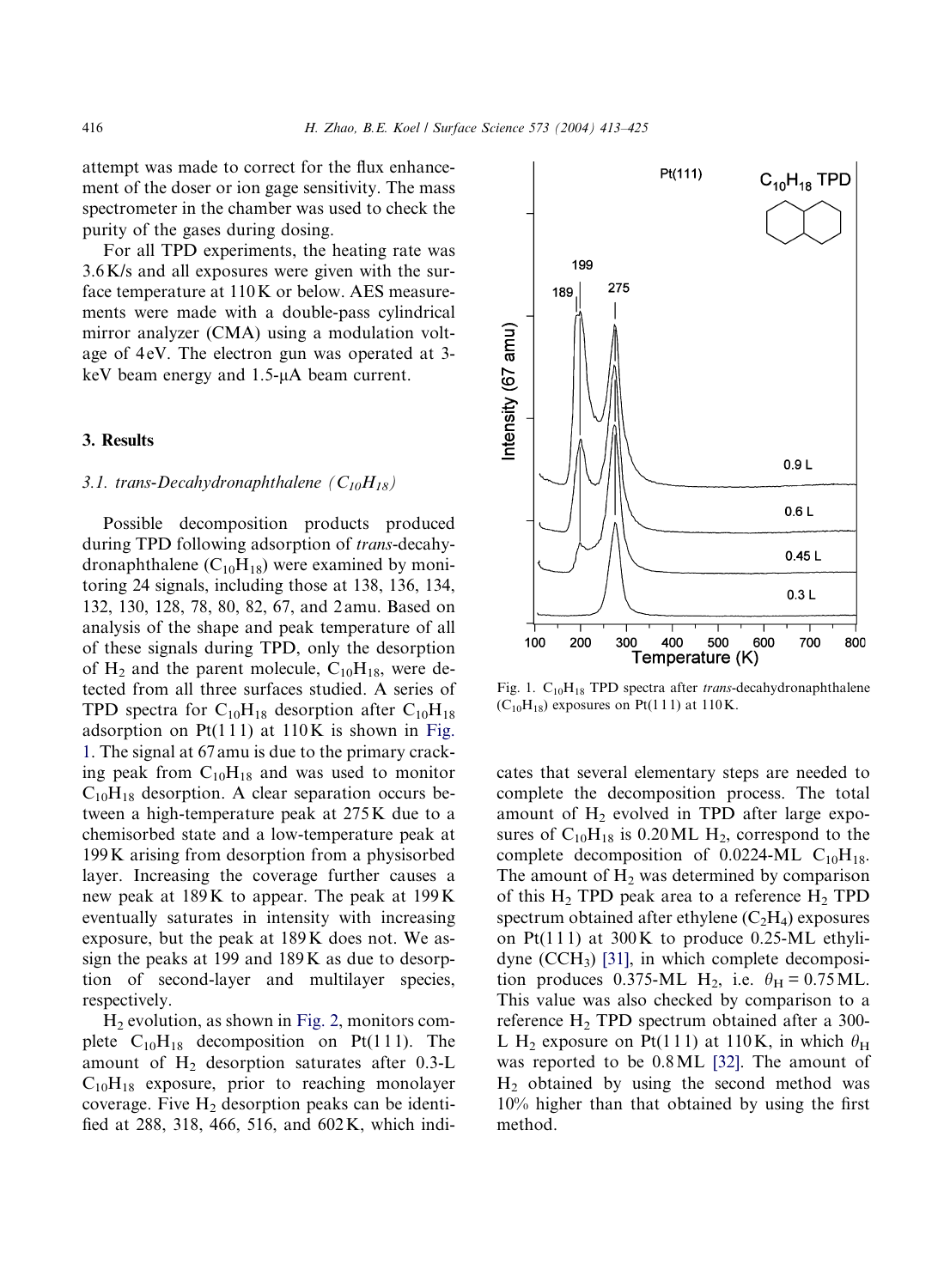<span id="page-4-0"></span>

Fig. 2. H<sub>2</sub> TPD spectra after *trans*-decahydronaphthalene  $(C_{10}H_{18})$  exposures on Pt(111) at 110K.

The C (272 eV)/Pt (237 eV) peak-to-peak ratio in AES was used to determine the monolayer coverage of  $C_{10}H_{18}$  on Pt(111) and the amount of residual carbon left on the surface following heating to 800K in TPD, as shown in Fig. 3. The AES spectrum for the  $C_{10}H_{18}$  monolayer was taken after dosing 0.45-L  $C_{10}H_{18}$  on Pt(111) at 110K and annealing at 210K for 5s. The amount of carbon present on the surface decreased after TPD due to desorption of reversibly adsorbed  $C_{10}H_{18}$ . We can estimate the amount of surface carbon from an AES calibration using 0.25-ML ethyli-dyne (CCH<sub>3</sub>) on Pt(111) at 300K [\[31\],](#page-11-0) which corresponds to  $\theta_C = 0.5 \text{ML}$  and gives C(272)/ Pt(237) = 0.35. We find that  $\theta_C = 1.71$  ML and  $\theta_{\text{C}_{10}H_{18}} = 0.17 \text{ML}$  in the C<sub>10</sub>H<sub>18</sub> monolayer and  $\theta_C$  = 0.29 ML was left on the surface following TPD. This corresponds to the complete decompo-



Fig. 3. AES spectra of clean Pt(111) (top), monolayer  $C_{10}H_{18}$ covered  $Pt(111)$  (bottom), and the  $Pt(111)$  surface following a 0.6-L  $C_{10}H_{18}$  TPD experiment (middle).

sition of  $\theta_{C_{10}H_{18}}^{dec} = 0.029 \text{ ML}$  or 16.8% of the amount of  $C_{10}H_{18}$  monolayer. This is consistent with the extent of decomposition calculated independently by using the  $H_2$  TPD area, which gives  $\theta_{\text{C}_{10}\text{H}_{18}}^{\text{dec}} = 0.0224 \text{ML}$  corresponding to 13.1% decomposition.

A similar series of TPD spectra for  $C_{10}H_{18}$ desorption from the  $(2 \times 2)$  and  $\sqrt{3}$  alloys are shown in [Figs. 4 and 5](#page-5-0), respectively. In each case, a high-temperature desorption peak was assigned to desorption from a chemisorbed state and lowtemperature desorption peaks was assigned to desorption from physisorbed states. No distinct peak from desorption of second-layer molecules was observed between the monolayer and multilayer features. Physisorbed molecules in the condensed phase, multilayer desorb in a peak at 186K on both of these two alloys after large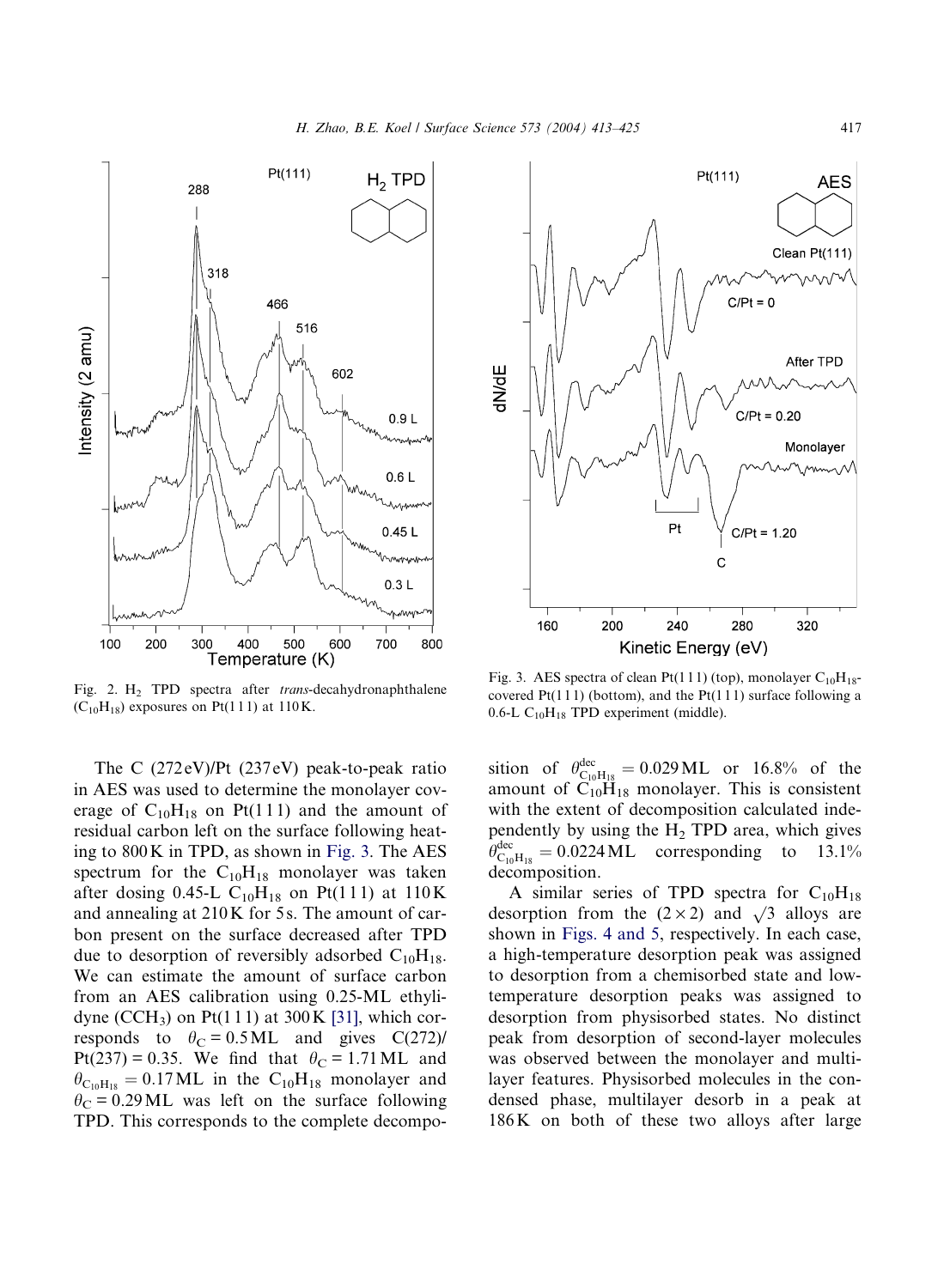<span id="page-5-0"></span>

Fig. 4.  $C_{10}H_{18}$  TPD spectra after *trans*-decahydronaphthalene  $(C_{10}H_{18})$  exposures on a  $(2 \times 2)Sn/Pt(111)$  surface alloy at 110K.

exposures. Desorption from the monolayer appeared at 256K on the  $(2 \times 2)$  alloy and 242K on the  $\sqrt{3}$  alloy. The peak shapes and absence of a shift with increasing  $C_{10}H_{18}$  coverage on both of these surface alloys and on  $Pt(111)$  indicate firstorder desorption kinetics.

Assuming first-order desorption kinetics with a preexponential factor of  $10^{13} s^{-1}$ , the Redhead method [\[33\]](#page-11-0) gives an estimate of the desorption activation energy  $E<sub>d</sub>$  of 70, 65, 60 kJ/mol for  $C_{10}H_{18}$  adsorbed in the monolayer on Pt(111) and the  $(2 \times 2)$  and  $\sqrt{3}$  alloys, respectively.

No appreciable amount of  $H<sub>2</sub>$  was detected during TPD from the two Pt–Sn alloys following  $C_{10}H_{18}$  exposures and no carbon was detected by AES following TPD. Thus,  $C_{10}H_{18}$  is completely reversibly adsorbed on these two alloys under these conditions and no decomposition occurs during TPD.



Fig. 5.  $C_{10}H_{18}$  TPD spectra after *trans*-decahydronaphthalene  $(C_{10}H_{18})$  exposures on a  $(\sqrt{3} \times \sqrt{3})R30^\circ$ -Sn/Pt(111) surface alloy at 110K.

#### 3.2. Bicyclohexane  $(C_{12}H_{22})$

 $C_{12}H_{12}$  and  $H_2$  were the only two desorption products detected in TPD following  $C_{12}H_{12}$  exposures on  $Pt(111)$  at 110K. The signal at 82 amu is the major cracking peak of  $C_{12}H_{12}$  and was used to monitor the desorption of  $C_{12}H_{12}$ . TPD spectra for  $C_{12}H_{22}$  desorption from Pt(111) are shown in [Fig. 6.](#page-6-0) After exposures less than 0.4L, no  $C_{12}H_{12}$ desorption was detected during heating in TPD. When the coverage was increased after larger exposures, a single peak at 291K was observed initially due to desorption from a chemisorbed state and then a low-temperature peak at 210K arose from desorption from a condensed, physisorbed layer. No clearly resolved  $C_{12}H_{12}$  desorption peak from second-layer physisorbed species was observed.

 $H_2$  evolution from  $C_{12}H_{22}$  decomposition on Pt $(1 1 1)$  during TPD is shown in [Fig. 7.](#page-6-0) For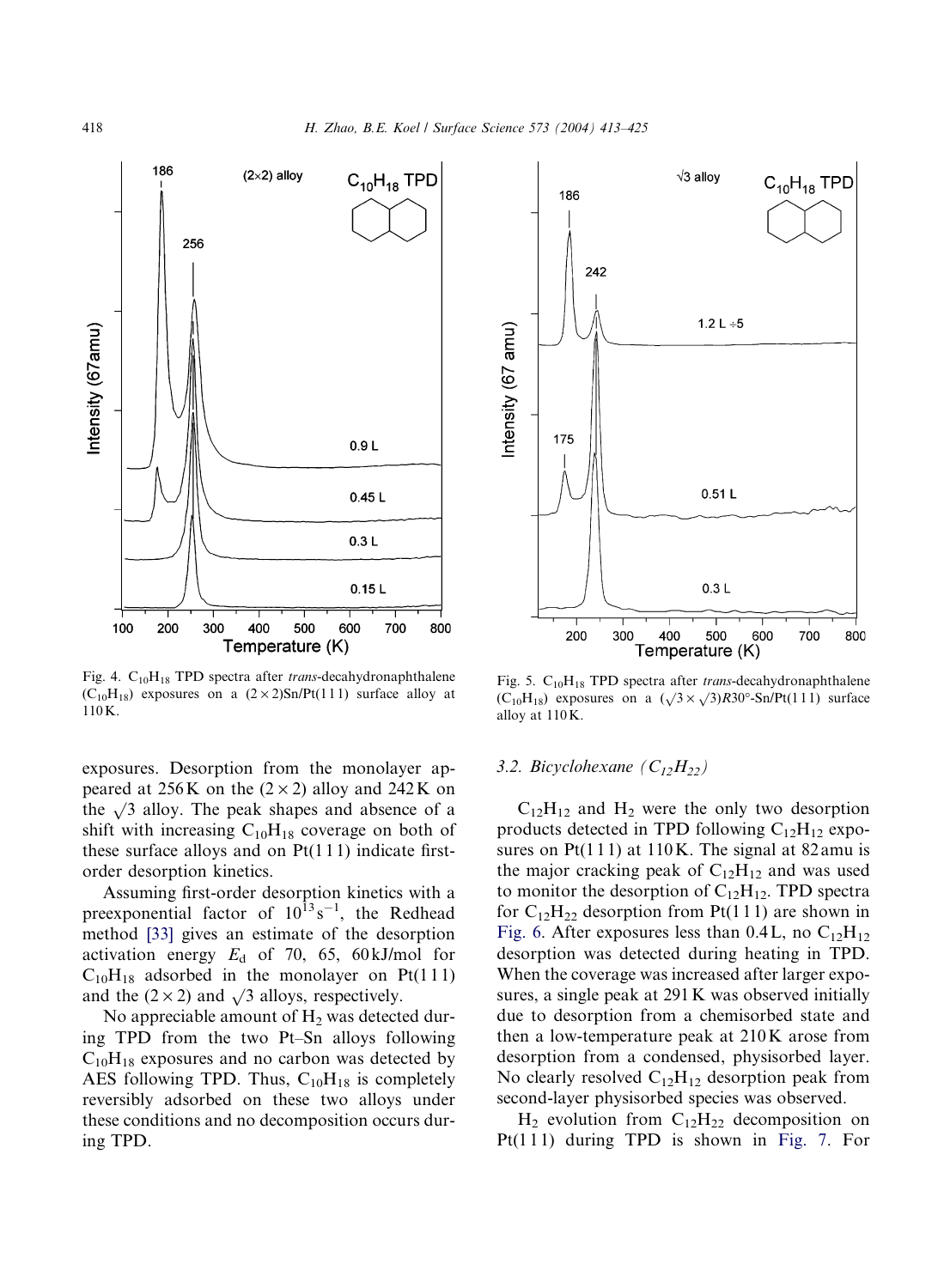<span id="page-6-0"></span>

Fig. 6.  $C_{12}H_{22}$  TPD spectra after bicyclohexane  $(C_{12}H_{22})$ exposures on Pt(111) at 110 K. Fig. 7. H<sub>2</sub> TPD spectra after bicyclohexane (C<sub>12</sub>H<sub>22</sub>) exposures

increasing  $C_{12}H_{22}$  exposures, the amount of  $H_2$ desorption increased until after a 1.2-L  $C_{12}H_{22}$ exposure. Four desorption features can be identified at 305, 334, 417, and 486K corresponding to sequential decomposition steps. The maximum yield in the H<sub>2</sub> TPD curves from  $C_{12}H_{22}$  exposures in Fig. 7 corresponds to  $\theta_H = 0.89$  ML. Using an ethylidyne Ref. [\[31\],](#page-11-0) this indicates that 0.040-ML  $C_{12}H_{22}$  decomposed during heating in TPD.

[Fig. 8](#page-7-0) shows AES spectra from  $Pt(111)$  after  $C_{12}H_{22}$  experiments. A  $C_{12}H_{22}$  monolayer was obtained by dosing 1.2-L  $C_{12}H_{22}$  on Pt(111) at 110 K and then annealing to  $220K$  for 5s. By using the  $C(272)/Pt(237)$  AES peak ratio from ethyli-dyne [\[31\]](#page-11-0), we determined that  $\theta_C = 1.92 \text{ ML}$ , or  $heta_{C_1,H_{22}} = 0.16 \text{ML}$  in the monolayer, and  $h_C =$ 0.60ML left on the surface following TPD. This corresponds to  $\theta_{\text{C}_1\text{2H}_{11}}^{\text{dec}} = 0.050 \text{ML}$ , or 31% of the  $C_{12}H_{22}$  monolayer. This is fairly consistent with the value of 25% of the  $C_{12}H_{22}$  monolayer that



on Pt(111) at 110K.

decomposed deduced from the  $H_2$  TPD measurements in Fig. 7.

On the  $(2 \times 2)$  surface alloy, some irreversible  $C_{12}H_{12}$  adsorption occurred during TPD experiments, but no desorption products other than  $C_{12}H_{12}$  and  $H_2$  were detected. [Fig. 9](#page-7-0) shows TPD spectra for  $C_{12}H_{12}$  desorption following  $C_{12}H_{12}$ dosing on the  $(2 \times 2)$  surface alloy at 110K. The peak maximum for desorption from the chemisorbed monolayer occurs at 286K. This value varies only slightly with changes in the coverage. A desorption peak at 206K, the same temperature as that observed on  $Pt(111)$ , forms after large exposures due to desorption of physisorbed species.

H2 TPD spectra shown in [Fig. 10](#page-8-0) were used to monitor  $C_{12}H_{22}$  decomposition on the  $(2 \times 2)$ alloy. The  $H_2$  desorption yield saturated after a 1.35-L  $C_{12}H_{22}$  exposure. H<sub>2</sub> desorption initially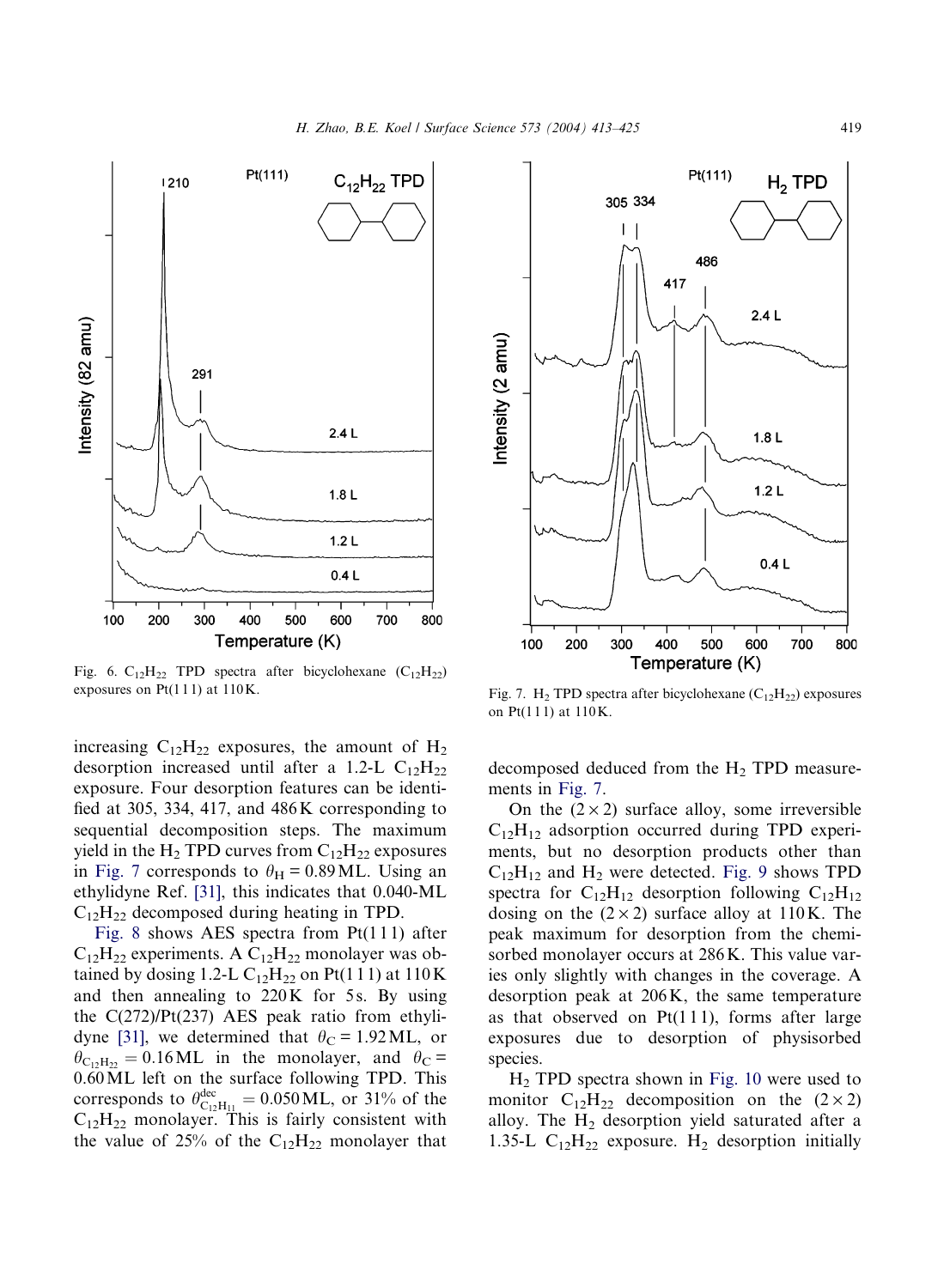<span id="page-7-0"></span>

Fig. 8. AES spectra of clean Pt(111) (top), monolayer  $C_{12}H_{22}$ covered  $Pt(111)$  (bottom), and the  $Pt(111)$  surface following a 1.2-L  $C_{12}H_{22}$  TPD experiment (middle).

had a feature near 291K and a broad peak evolved near 370K with increasing exposures. The maximum amount of  $H_2$  evolved in [Fig. 10](#page-8-0) corresponds to  $\theta_H = 0.35$  ML, using the same ethylidyne reference as before, which indicates that  $\theta_{\text{C}_{12}H_{22}}^{\text{dec}} =$ 0.016ML. The amount of  $C_{12}H_{22}$  that was desorbed in TPD was  $\theta = 0.145$  ML, as determined by comparison to the  $C_{12}H_{22}$  TPD area and amount of  $C_{12}H_{22}$  desorbed from Pt(111), and so the monolayer coverage of 0.161ML could be obtained by adding the amount of  $C_{12}H_{22}$  desorbed and decomposed. This amount is almost same as that on  $Pt(111)$ . About  $10\%$  of the  $C_{12}H_{22}$  monolayer on the (2  $\times$  2) alloy decomposed during heating in TPD.

 $C_{12}H_{22}$  reversibly adsorbs and desorbs molecularly from the  $\sqrt{3}$  alloy without any decomposition. This was deduced by the absence of any detectable signal at 2amu in TPD due to  $H_2$ 



Fig. 9.  $C_{12}H_{22}$  TPD spectra after bicyclohexane  $(C_{12}H_{22})$ exposures on a  $(2 \times 2)$ Sn/Pt(111) surface alloy at 110K.

desorption and by the lack of any carbon signal in AES following TPD. A series of TPD spectra obtained at 82 amu for  $C_{12}H_{22}$  desorption from the  $\sqrt{3}$  alloy are shown in [Fig. 11.](#page-8-0) Desorption of  $C_{12}H_{12}$  from the monolayer on this alloy occurs in a peak at 275K that does not shift significantly with increasing coverage. Desorption from physisorbed species produced after large exposures occurs in a peak at 206K, which is same as that on the  $(2 \times 2)$  alloy and close to that on Pt(111).

Redhead analysis using the  $C_{12}H_{22}$  desorption peak maxima of TPD peaks at moderate coverages in the chemisorbed monolayer on the three surfaces provides desorption activation energies of 75, 73, and 70 kJ/mol on Pt(111) and the  $(2 \times 2)$ and  $\sqrt{3}$  alloys, respectively.

[Fig. 12](#page-9-0) summarizes the influence of alloyed Sn on the monolayer coverage, desorption activation energy, and amount of decomposition of these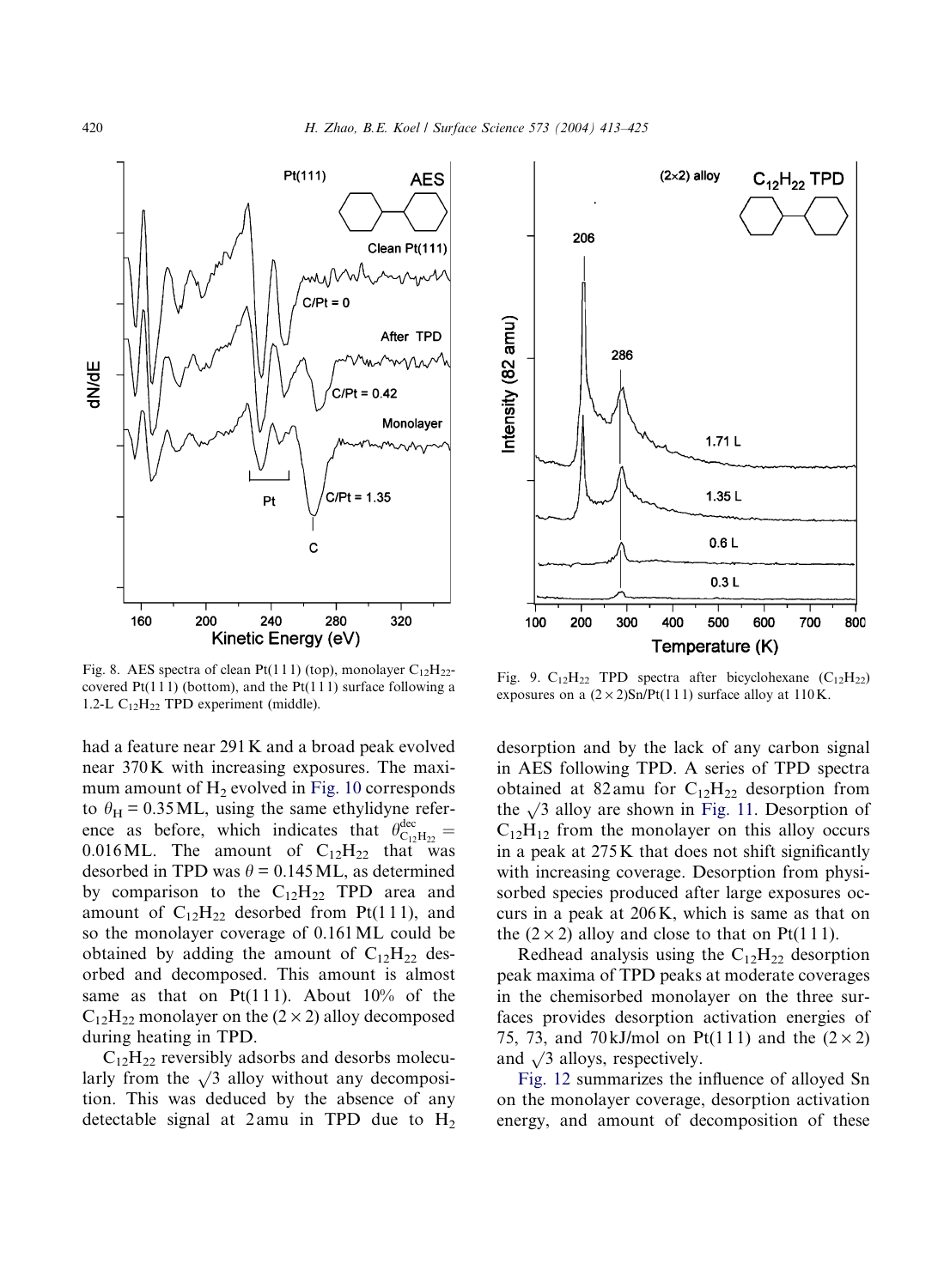<span id="page-8-0"></span>

Fig. 10. H<sub>2</sub> TPD spectra after bicyclohexane  $(C_{12}H_{22})$  exposures on a  $(2 \times 2)$ Sn/Pt(111) surface alloy at 110K.

two closely related molecules. The coverage in the chemisorbed monolayer and the amount of decomposition are given on the left-hand scale of [Fig. 12.](#page-9-0) The saturation coverage of chemisorbed  $C_{10}H_{18}$  and  $C_{12}H_{22}$  are nearly the same on each surface, and the coverage of each molecule slightly decreases only slightly with increasing Sn concentration in the alloys. However, the reactivity of the alloy surfaces, as probed by the decomposition of both molecules, decreases noticeably with increasing Sn concentration.  $C_{10}H_{18}$  decomposition  $(13\%$  on Pt $(111)$ ) is completely inhibited on both surface alloys while  $C_{12}H_{22}$  decomposition (25% on Pt(111)) decreases on the  $(2 \times 2)$  alloy to 10% and is completely inhibited on the  $\sqrt{3}$  alloy. The adsorption energy, which is equal to the desorption activation energy  $(E_d)$  in the case of non-activated adsorption (as is the case here), decreases for both molecules only slightly with



Fig. 11.  $C_{12}H_{22}$  TPD spectra after bicyclohexane  $(C_{12}H_{22})$ exposures on a  $(\sqrt{3} \times \sqrt{3})R30^\circ$ -Sn/Pt(111) surface alloy at 110K.

increasing Sn concentration in the  $Sn/Pt(111)$ alloy surface. However, this change is non-linear, which illustrates the importance of "reactive sites" and specific surface geometries rather than a generalized scaling or homogeneous influence of  $\theta_{\text{Sn}}$ .

#### 4. Discussion

Adsorption and desorption of alkanes [\[11,34\]](#page-11-0) and cycloalkanes [\[12,13\]](#page-11-0) on Pt(1 1 1) and two Sn/ Pt(1 1 1) alloys under UHV conditions have been studied previously, and many aspects of the influence of alloyed Sn on this chemistry can be described. Linear alkanes are reversibly adsorbed on Pt(111), up to at least *n*-hexane  $(C_6H_{14})$ , and do not decompose during heating in TPD. However, the cycloalkanes are more reactive. While n-hexane [\[34\]](#page-11-0) has the same desorption activation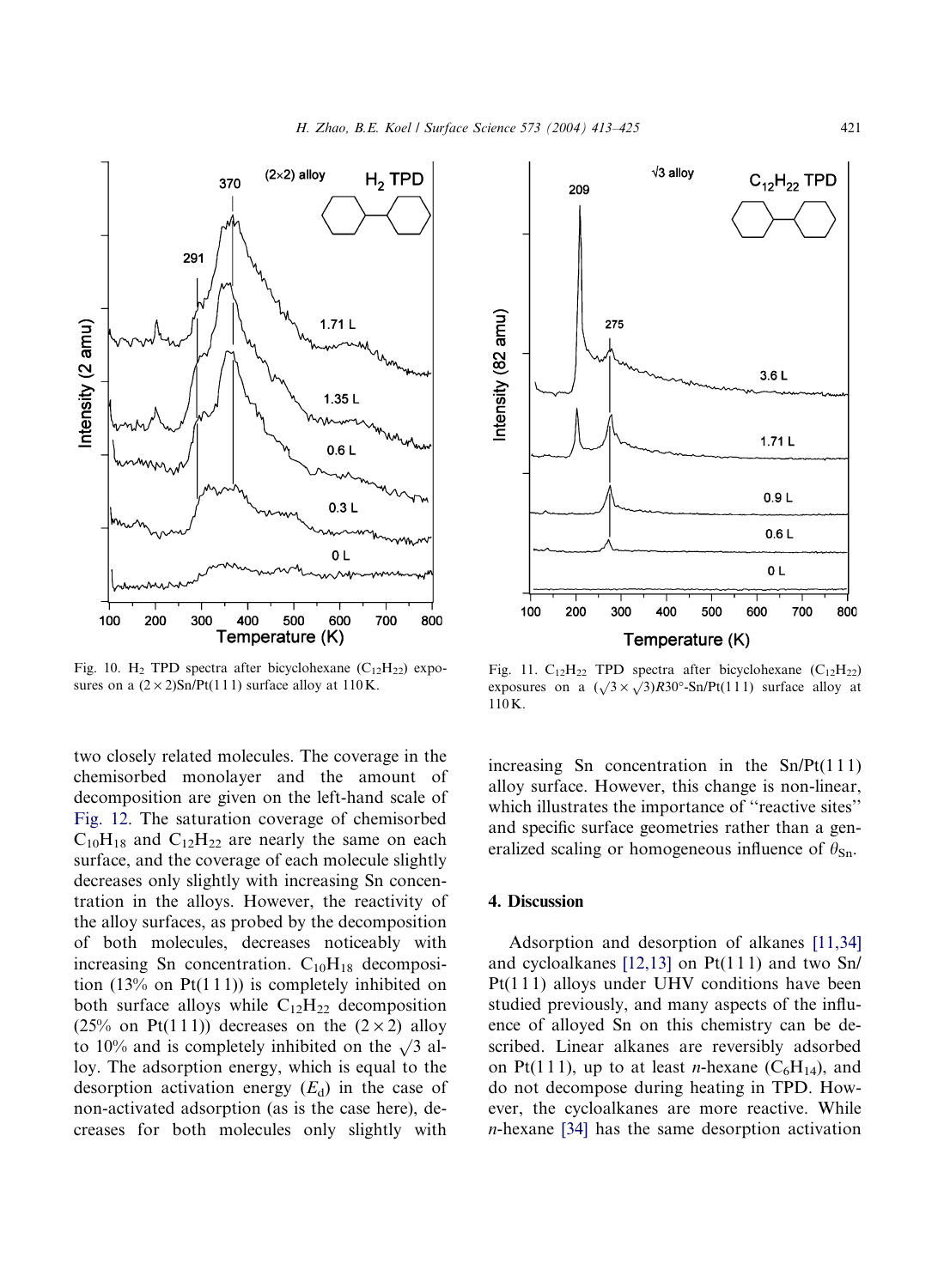<span id="page-9-0"></span>

Fig. 12. Influence of alloyed Sn on C<sub>10</sub>H<sub>18</sub> and C<sub>12</sub>H<sub>22</sub> adsorption and reaction on Pt(111) and two Sn/Pt(111) surface alloys.

energy,  $E_d = 58 \text{ kJ/mol}$ , as cyclohexane (c-C<sub>6</sub>H<sub>12</sub>) on  $Pt(111)$  [\[12\]](#page-11-0), dehydrogenation of cyclohexane also occurs with desorption during TPD on Pt(1 1 1) [\[12,35\]](#page-11-0). This dehydrogenation takes place in a step-wise fashion, first to form adsorbed cyclohexyl groups with a barrier of  $E^* = 42 \text{ kJ/mol}$ , eventually forming benzene [\[22\],](#page-11-0) and then adsorbed benzene dehydrogenates further to release  $H<sub>2</sub>$  at higher temperature in TPD. Methylcyclohexane (c-C<sub>7</sub>H<sub>14</sub>), even though it has the same adsorption energy,  $E_d = 56-61 \text{ kJ/mol}$  [\[36,37\],](#page-11-0) as cyclohexane, contains tertiary  $(3^{\circ})$  C–H bonds that are weaker and more reactive [\[38\].](#page-12-0) Consistently, 45% of the adsorbed monolayer decomposes on Pt(1 1 1) during TPD [\[36\]](#page-11-0) via a barrier that is predicted to be lower than that for cyclohexane dehydrogenation.

As expected,  $C_{10}H_{18}$  (trans-decahydronaphthalene) and  $C_{12}H_{22}$  (bicyclohexane) both decomposed on  $Pt(111)$  during TPD. Presumably  $C_{10}H_{18}$  dehydrogenates step-wise by losing 10 H atoms to form adsorbed naphthalene as one eventual intermediate. Adsorbed naphthalene continues to dehydrogenate and liberate additional  $H_2$ in TPD. This view is supported by the fact that the  $H_2$  TPD area below 400K and that above 400K in [Fig. 2](#page-4-0) has a ratio close to 5:4. Similarly, adsorbed biphenyl may act as the intermediate during the dehydrogenation of  $C_{12}H_{22}$  since the  $H<sub>2</sub>$  TPD area below 400K and that above 400K in [Fig. 2](#page-4-0) has a ratio close to 6:5.

Although both  $C_{12}H_{22}$  and  $C_{10}H_{18}$  have bicyclic ring structures, different carbon numbers and structures lead to a small difference in the adsorption energies, i.e., 75 and 70 kJ/mol, respectively. The larger adsorption energy of  $C_{12}H_{22}$  leads to a higher reactivity and the percentage of  $C_{12}H_{22}$ that decomposes (25%) in the monolayer on  $Pt(111)$  during TPD is almost twice that of  $C_{10}H_{18}$  (13%). We expect that the C–H bond dissociation barrier on  $Pt(111)$  for these cycloalkanes, which have secondary  $(2^{\circ})$  and tertiary  $(3^{\circ})$ C–H bonds, is the same or lower than that for cyclohexane, which has only secondary (2) C–H bonds, and similar to that of methylcyclohexane. Thus, no new information is gained about the C– H bond dissociation barrier  $E^*$  on Pt(111). No information about the barrier for C–C bond scission was obtained either, because no carbon-containing decomposition products were detected in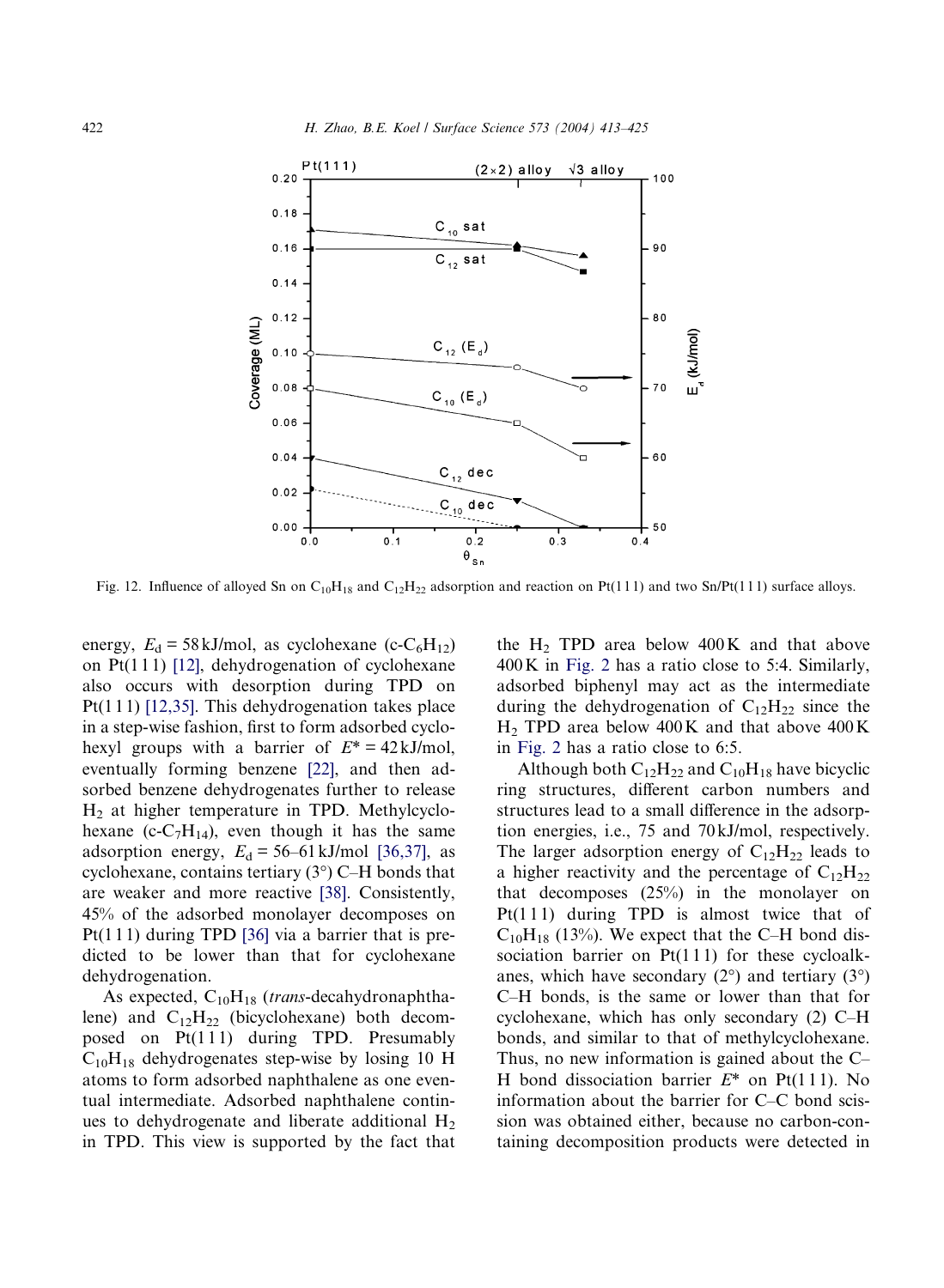TPD (other than the parent molecules) and no spectroscopic evidence was obtained for the surface species formed during TPD.

The replacement of 25% or more of the surface Pt atoms by Sn,  $\theta_{\text{Sn}} \ge 0.25$ , in the surface alloys suppressed  $C_{10}H_{18}$  dehydrogenation completely under these conditions. This was observed previ-ously for cyclohexane [\[12\].](#page-11-0)  $C_{12}H_{22}$  is more strongly adsorbed and forming the  $\sqrt{3}$  surface alloy with  $\theta_{\text{Sn}}$  = 0.33 was required to totally stop dehydrogenation during TPD. On the  $(2 \times 2)$  alloy, the desorption energy of  $C_{12}H_{22}$  (73 kJ/mol) is 8 kJ/ mol higher than that of  $C_{10}H_{18}$  (65 kJ/mol) and this allows dehydrogenation to compete with desorption at low coverages. Thus, we can estimate that the 3°-C-H bond dissociation barrier  $E^* = 65-73 \text{ kJ/mol}$  on the  $(2 \times 2)$  alloy, and  $E^*$  > 70 kJ/mol on the  $\sqrt{3}$  alloy. This can be compared to that on Pt(111) where  $E \leq 42 \text{ kJ/mol}$ .

The barrier to breaking the first C–H bond in adsorbed cycloalkanes on the  $\sqrt{3}$  alloy is much higher than that to break the next C–H bond in a subsequent reaction. This assertion comes from results using surface-bound cyclohexyl species that were created on all three of these surfaces to ex-plore dehydrogenation reactions [\[12\].](#page-11-0) On the  $\sqrt{3}$ alloy, cyclohexene that was produced from cyclohexyl dehydrogenation desorbed at 208K (and even this was thought to be desorption-rate-limited). Thus, C–H bond scission in cyclohexyl dehydrogenation occurs at much lower temperatures than 275K where  $C_{12}H_{22}$  desorbed molecularly without any decomposition.

An understanding of the origin of the increase in the C–H bond-breaking barrier upon alloying Pt with Sn is still forthcoming. The electronic structure of the two  $Sn/Pt(111)$  surface alloys studied here was characterized previously by using UPS [\[39\]](#page-12-0) and XPS [\[40\].](#page-12-0) XPS showed no significant chemical shifts of the Pt core level peaks, and only small changes occurred in the UPS spectra upon alloying. However, UPS spectra of the alloys were not a simple addition of Pt and Sn spectra, and some new features were attributed to either a strongly modified band of a single component or some kind of common band of Sn and Pt. Electronic structure calculations of bulk  $Pt_3Sn$  alloys by Pick [\[41\]](#page-12-0) showed that bonding interactions between Pt and Sn in the alloy changed the local electronic structure at Pt and Sn sites. Hybridization between Pt-d and Sn-p electrons leads to a lowering of the LDOS at the Fermi level and a downward shift of the Pt local d-band. Depopulation of the Pt 5d-band, and the loss of adjacent pure-Pt 3-fold hollow sites, in the  $(2 \times 2)$  alloy evidently lead to the formation of a significant activation energy barrier for dissociation reactions of adsorbed molecules. Further electronic changes such as lowering of the LDOS at the Fermi level, as observed directly with STM [\[28\]](#page-11-0), and/or structural changes involving the loss of all pure-Pt 3-fold hollow sites, upon forming the  $\sqrt{3}$  alloy decrease the reactivity of this alloy even further.

 $C_{10}H_{18}$  and  $C_{12}H_{22}$  desorb in a single, well-defined, characteristic peak for each of the three surfaces, like that observed previously for cyclohexane and other alkane molecules. Thus,  $C_{10}H_{18}$  and  $C_{12}H_{22}$  desorb with little sensitivity to the presence of individual Pt and Sn atoms in the surface layer of these Pt–Sn alloys.  $C_{10}H_{18}$ and  $C_{12}H_{22}$  adsorption energies on Pt(111) are decreased, but only a small amount, upon alloying with Sn. For example, these energies are lowered by 14% and 6%, respectively, when comparing Pt(111) to the  $\sqrt{3}$  alloy with  $\theta_{\text{Sn}} = 0.33$ . Changes in electronic structure have weak effects on saturated hydrocarbons because they interact with metal surfaces primarily via van der Waals or polarization interactions. In contrast, the ethylene adsorption energy is decreased by 40% comparing Pt(111) to the  $\sqrt{3}$  alloy due to the strong interaction between fully rehybridized, di- $\sigma$ -bonded ethylene molecules and the  $Pt(111)$  surface [\[42\]](#page-12-0). We note that the adsorption energy of  $C_{10}H_{18}$  on Pt(1 1 1) decreased upon alloying more than that of  $C_1$ <sub>2</sub>H<sub>22</sub>. This may be caused by the difference in molecular geometry. The  $\sigma$  bond between the two rings in  $C_{12}H_{22}$  allows this molecule slightly greater flexibility in adjusting the adsorption geometry on the alloy surfaces.

Finally, we point out that there is only a small decrease in the  $C_{10}H_{18}$  and  $C_{12}H_{22}$  monolayer saturation coverage in comparing  $Pt(111)$  with the two  $Sn/Pt(111)$  alloys. This fact should be considered in discussing and modeling catalytic reactions on these alloy surfaces: up to one-third of a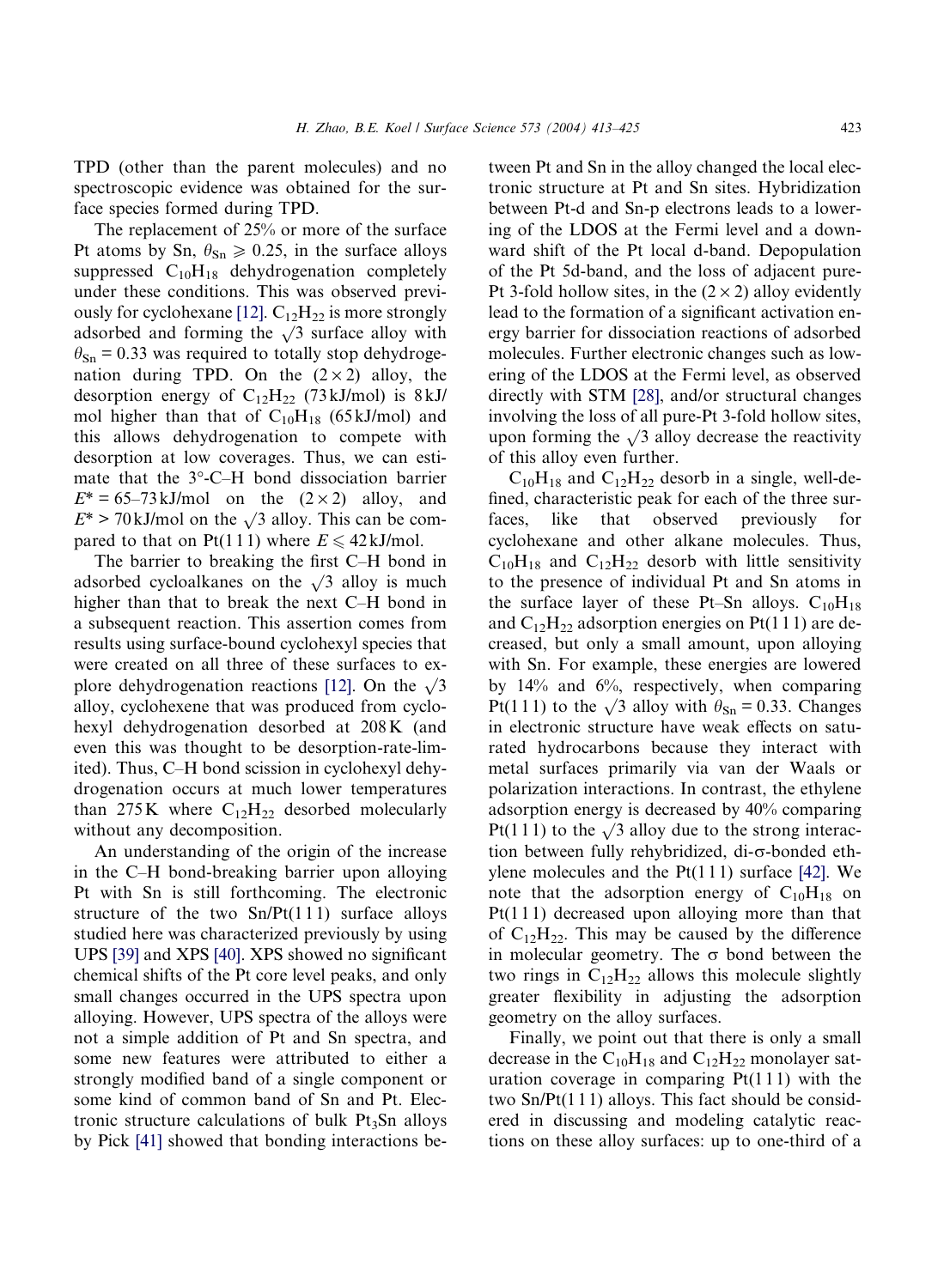<span id="page-11-0"></span>monolayer of alloyed Sn does not effectively block sites for adsorption of such molecules.

#### 5. Conclusions

 $C_{10}H_{18}$  (*trans*-decahydronaphthalene) and  $C_{12}H_{22}$  (bicyclohexane) are partially reversibly adsorbed on  $Pt(111)$  at 110K, with some decomposition occuring during TPD. The only gas-phase decomposition product detected was  $H_2$ . C<sub>10</sub>H<sub>18</sub> desorbs from  $Pt(111)$  at 275K with a desorption activation energy of  $E_d = 70 \text{ kJ/mol}$ , and 13% of the adsorbed monolayer fully dehydrogenates to produce surface carbon during TPD.  $C_{12}H_{22}$  desorbs from Pt(111) at 291K with  $E_d = 75$  kJ/mol, and 25% of the adsorbed monolayer fully dehydrogenates to produce surface carbon during TPD. The presence of alloyed Sn in the surface layer of the two surface alloys, the  $(2 \times 2)$ -Sn/Pt(111) with  $\theta_{\text{Sn}} = 0.25$  and  $(\sqrt{3} \times \sqrt{3})R30^{\circ}$ -Sn/Pt(111) with  $\theta_{\text{Sn}} = 0.33$ , caused only a small decrease in the monolayer coverages and a relatively small decrease in the adsorption energies of these molecules.  $C_{10}H_{18}$  and  $C_{12}H_{22}$  desorb at lower temperatures from these Sn/Pt(1 1 1) surface alloys in single, narrow characteristic peaks.  $C_{10}H_{18}$  is completely reversibly adsorbed on both of the two  $Sn/Pt(111)$  alloys and no decomposition occurs upon heating in TPD. The decomposition of  $C_{12}H_{22}$  during TPD is reduced to 10% of the monolayer on the  $(2 \times 2)$  surface alloy and eliminated on the  $\sqrt{3}$  surface alloy. In addition to providing additional insight into the chemistry of bicyclic hydrocarbons on Pt and Pt–Sn alloy surfaces, these measurements enable us to improve our estimates of the activation energy barriers for breaking aliphatic C–H bonds in hydrocarbons adsorbed on Pt–Sn alloy surfaces. We find that  $E^* = 65-73 \text{ kJ/mol}$  on the  $(2 \times 2)$ -Sn/Pt(111) surface alloy and  $E^* > 70 \text{ kJ/mol}$  on the  $(\sqrt{3} \times$  $\sqrt{3}$ , R30°-Sn/Pt(111) surface alloy.

# Acknowledgments

This work was supported by the Department of Energy, Office of Basic Energy Sciences, Chemical Sciences Division.

# References

- [1] Z. Karpinski, J.K. Clarke, J. Chem. Soc. Faraday Trans. I 71 (1975) 893.
- [2] B.H. Davis, J. Catal. 46 (1977) 378.
- [3] H. Verbeek, W.M.H. Sachtler, J. Catal. 42(1976) 257.
- [4] R.D. Cortright, J.A. Dumestic, Appl. Catal. A 129 (1995) 101.
- [5] R.D. Cortright, P.E. Levin, J.A. Dumestic, Ind. Eng. Chem. Res. 37 (1998) 1717.
- [6] J.M. Hill, R.D. Cortright, J.A. Dumestic, Appl. Catal. A-Gen. 168 (1998) 9.
- [7] D.A. Hickman, L.D. Schmidt, Science 259 (1993) 343.
- [8] A.S. Bodke, D.A. Olschki, L.D Schmidt, Science 285 (1999) 712.
- [9] L.S. Liebmann, L.D Schmidt, Appl. Catal. A-Gen. 179 (1999) 93.
- [10] V. Ponec, G.C. Bond, Stud. Surf. Sci. Catal. 95 (1995) 477.
- [11] C. Xu, B.E. Koel, M.T. Paffett, Langmuir 10 (1994) 166.
- [12] C. Xu, Y. Tsai, B.E. Koel, J. Phys. Chem. 98 (1994) 585.
- [13] Y. Tsai, B.E Koel, Langmuir 14 (1998) 1290.
- [14] J.W. Peck, D.I. Mahon, B.E. Koel, Surf. Sci. 410 (1998) 200.
- [15] J.W. Peck, D.I. Mahon, D.E. Beck, B.E. Koel, Surf. Sci. 410 (1998) 170.
- [16] C. Panja, N. Saliba, B.E. Koel, Surf. Sci. 395 (1998) 248.
- [17] Y. Tsai, C. Xu, B.E. Koel, Surf. Sci. 385 (1997) 37.
- [18] Y. Tsai, B.E. Koel, J. Phys. Chem. B 10 (1997) 2895.
- [19] J.W. Peck, B.E. Koel, J. Am. Chem. Soc. 99 (1995) 16670.
- [20] C. Xu, B.E. Koel, Surf. Sci. 304 (1994) 249.
- [21] E.A. Carter, B.E. Koel, Surf. Sci. 226 (1990) 339.
- [22] B.E. Koel, D.A. Blank, E.A Carter, J. Mol. Catal. A: Chem. 131 (1998) 39.
- [23] N. White, PCT Int. Appl. (1985) 56.
- [24] M.T. Paffett, R.G. Windham, Surf. Sci. 208 (1989) 34.
- [25] S.H. Overbury, D.R. Mullins, M.T. Paffett, B.E. Koel, Surf. Sci. 254 (1991) 45.
- [26] A. Atrei, U. Bardi, G. Rovida, M. Torrini, E. Zanazzi, P.N. Ross, Phys. Rev. B 46 (1992) 1649.
- [27] M. Galeotti, A. Atrei, U. Bardi, G. Rovida, M. Torrini, Surf. Sci. 313 (1994) 349.
- [28] M. Batzill, D.E. Beck, B.E. Koel, Surf. Sci. 466 (2000) L821.
- [29] J. Kuntze, S. Speller, W. Heiland, A. Atrei, I. Spolveri, U. Bardi, Phys. Rev. B 58 (1998) 24.
- [30] H. Zhao, J. Kim, B.E. Koel, Surf. Sci 538 (2003) 147.
- [31] R.G. Wndham, M.E. Bartram, B.E. Koel, J. Phys. Chem. 92 (1988) 2862.
- [32] K. Christmann, G. Ertl, T. Pignet, Surf. Sci. 54 (1976) 365.
- [33] P.A. Redhead, Vacuum 12 (1962) 203.
- [34] H. Zhao, B.E. Koel, Surf. Sci., to be submitted.
- [35] J.A. Rodriguez, C.T. Campbell, J. Phys. Chem. 93 (1989) 826.
- [36] C. Xu, B.E. Koel, M.A. Newton, N.A. Frei, C.T. Campbell, J. Phys. Chem. 99 (1995) 16670.